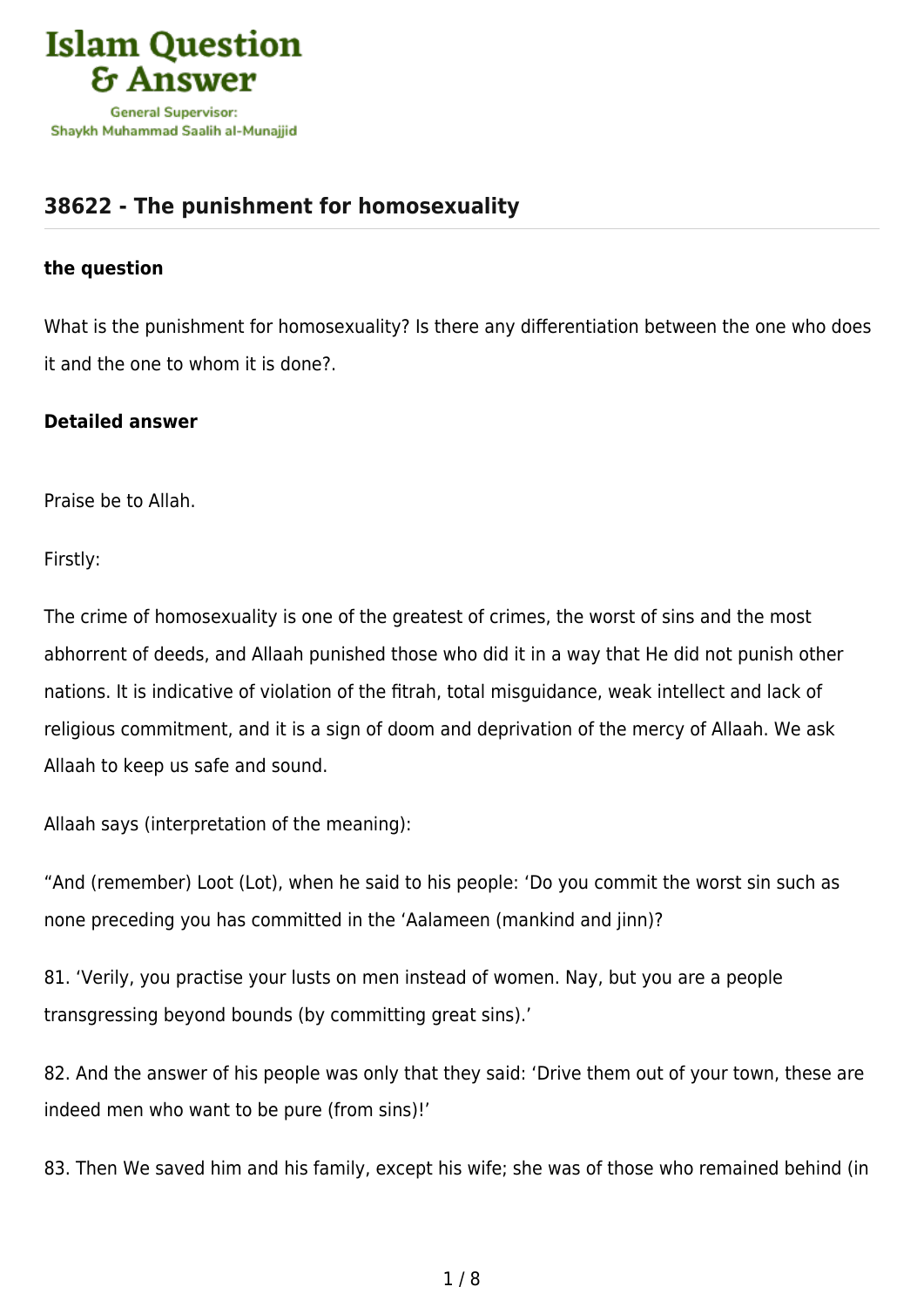

the torment).

84. And We rained down on them a rain (of stones). Then see what was the end of the Mujrimoon (criminals, polytheists and sinners)"

[al-A'raaf 7:80-84]

"Verily, by your life (O Muhammad), in their wild intoxication, they were wandering blindly.

73. So As-Saihah (torment — awful cry) overtook them at the time of sunrise.

74. And We turned (the towns of Sodom in Palestine) upside down and rained down on them stones of baked clay.

75. Surely, in this are signs for those who see (or understand or learn the lessons from the Signs of Allaah).

76. And verily, they (the cities) were right on the highroad (from Makkah to Syria, i.e. the place where the Dead Sea is now)"

[al-Hijr 15:72-76]

al-Tirmidhi (1456), Abu Dawood (4462)and Ibn Maajah (2561) narrated that Ibn 'Abbaas (may Allaah be pleased with him) said: The Messenger of Allaah (peace and blessings of Allaah be upon him) said: "Whoever you find doing the action of the people of Loot, execute the one who does it and the one to whom it is done.". Classed as saheeh by al-Albaani in Saheeh al-Tirmidhi.

Ahmad (2915) narrated from Ibn 'Abbaas (may Allaah be pleased with him) that the Prophet of Allaah (peace and blessings of Allaah be upon him) said: "May Allaah curse the one who does the action of the people of Loot, may Allaah curse the one who does the action of the people of Loot," three times. This was classed as hasan by Shu'ayb al-Arna'oot in Tahqeeq al-Musnad.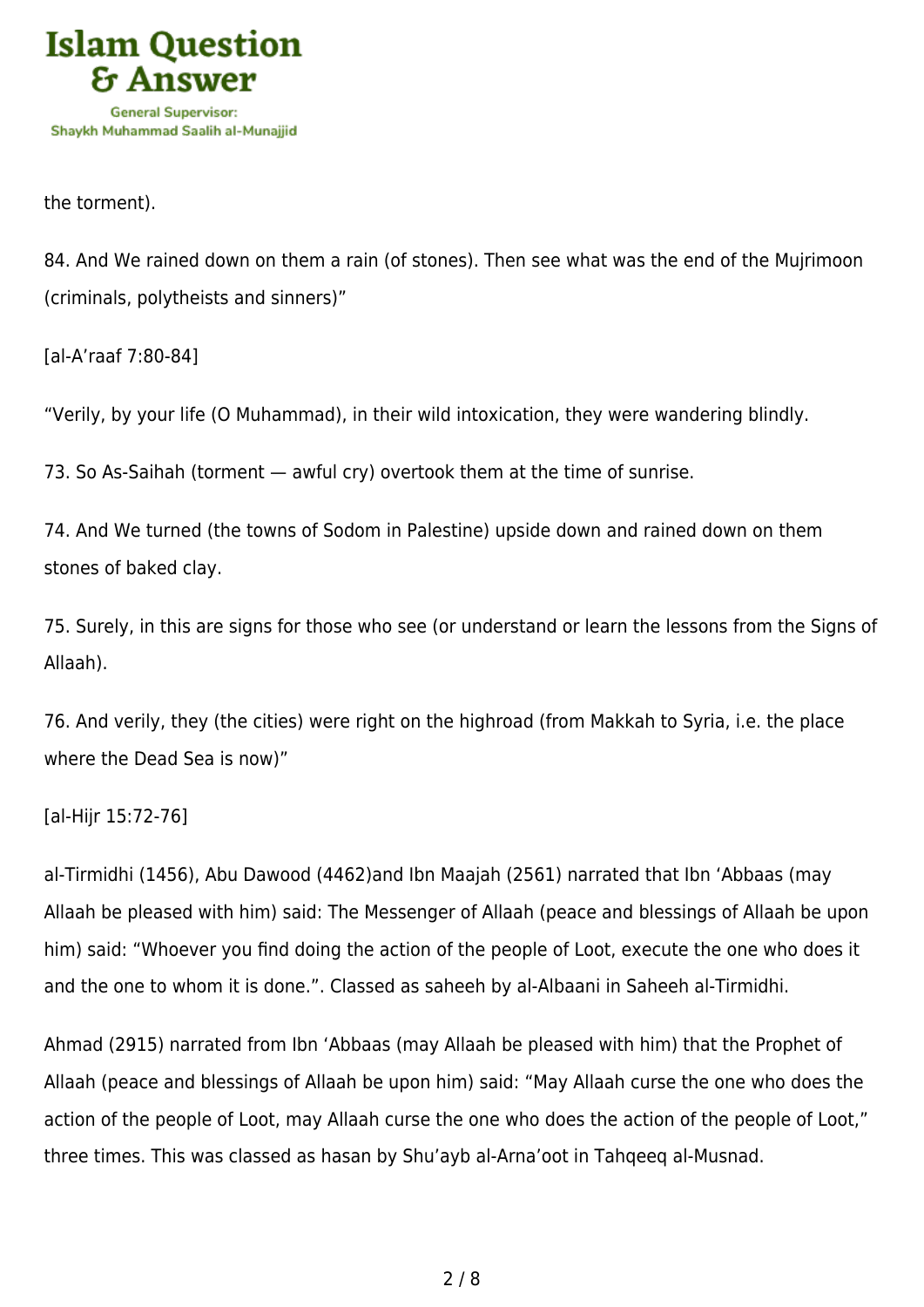

The Sahaabah were unanimously agreed on the execution of homosexuals, but they differed as to how they were to be executed. Some of them were of the view that they should be burned with fire, which was the view of 'Ali (may Allaah be pleased with him) and also of Abu Bakr (may Allaah be pleased with him), as we shall see below. And some of them thought that they should be thrown down from a high place then have stones thrown at them. This was the view of Ibn 'Abbaas (may Allaah be pleased with him).

Some of them thought that they should be stoned to death, which was narrated from both 'Ali and Ibn 'Abbaas (may Allaah be pleased with them).

After the Sahaabah, the fuqaha' differed concerning the matter. Some of them said that the homosexual should be executed no matter what his situation, whether he is married or not.

Some of them said that he should be punished in the same way as an adulterer, so he should be stoned if he is married and flogged if he is not married.

Some of them said that a severe punishment should be carried out on him, as the judge sees fit.

Ibn al-Qayyim (may Allaah be pleased with him) discussed this issue at length, and he mentioned the evidence and arguments of the fuqaha', but he supported the first view. This is explained in his book al-Jawaab al-Kaafi' li man sa'ala 'an al-Dawa' al-Shaafi, which he wrote to deal with this immoral action. We will quote some of what he said:

Because the evil consequences of homosexuality are among the worst of evil consequences, so its punishment is one of the most severe of punishments in this world and in the Hereafter.

The scholars differed as to whether it is to be punished more severely than zina, or whether the punishment for zina should be more severe, or whether the punishments should be the same. There are three points of view: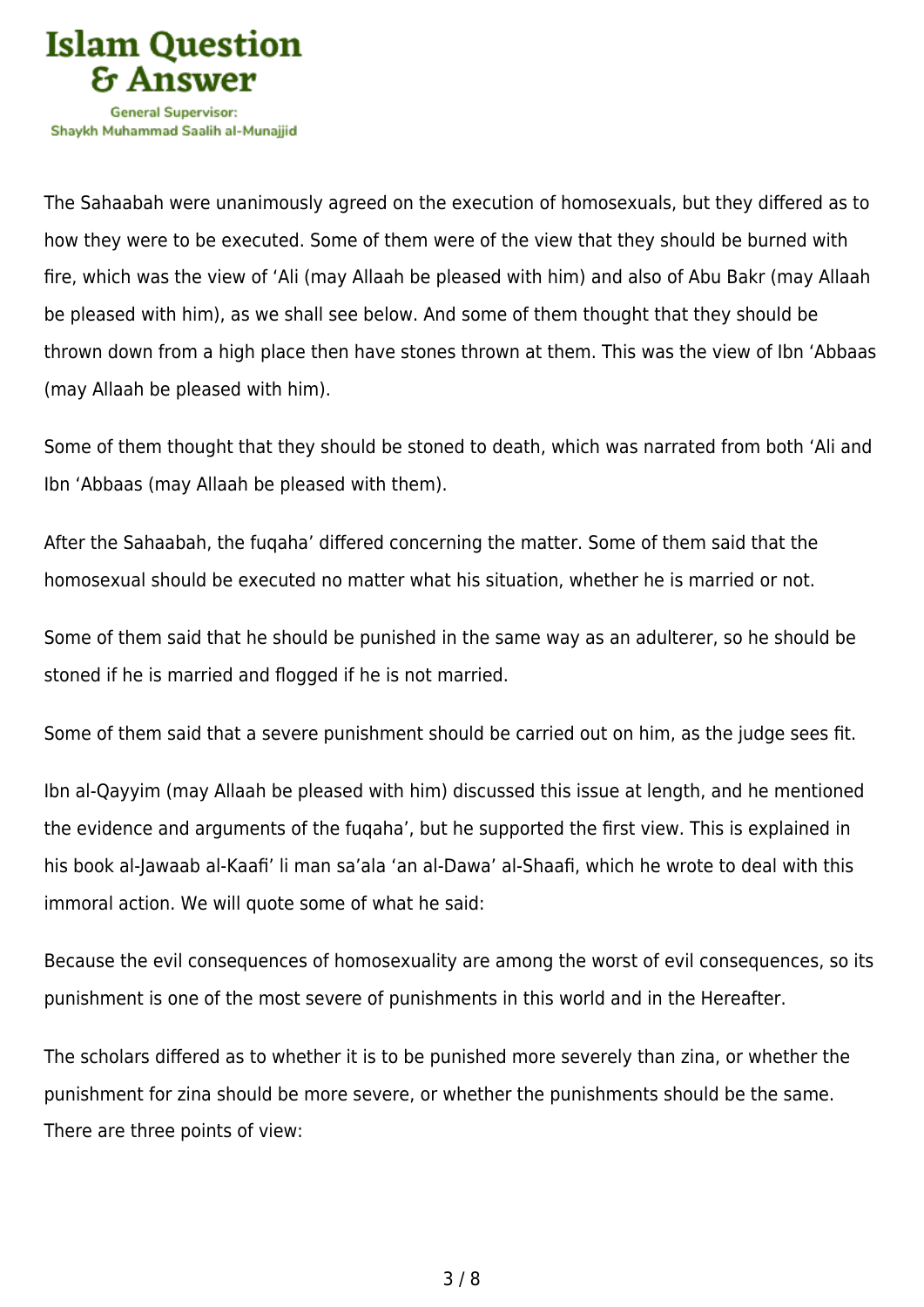

Abu Bakr al-Siddeeq, 'Ali ibn Abi Taalib, Khaalid ibn al-Waleed, 'Abd-Allaah ibn al-Zubayr, 'Abd-Allaah ibn 'Abbaas, Maalik, Ishaaq ibn Raahawayh, Imam Ahmad according to the more sound of the two reports from him and al-Shaafa'i according to one of his opinions, were of the view that the punishment for homosexuality should be more severe than the punishment for zina, and the punishment is execution in all cases, whether the person is married or not.

Al-Shaafa'i, according to the well-known view of his madhhab, and Imam Ahmad according to the other report narrated from him, were of the view that the punishment for the homosexual should be the same as the punishment for the adulterer.

Imam Abu Haneefah was of the view that the punishment for the homosexual should be less severe than the punishment for the adulterer, and it is a punishment to be determined by the judge (ta'zeer).

Those who favoured the first view, who are the majority of the ummah – and more than one scholar narrated that there was consensus among the Sahaabah on this point – said that there is no sin that brings worse consequences than homosexuality, and they are second only to the evil consequences of kufr, and they may be worse than the consequences of murder, as we shall see below in sha Allaah.

They said: Allaah did not test anyone with this major sin before the people of Loot, and He punished them with a punishment that He did not send upon any other nation; He combined all kinds of punishment for them, such as destruction, turning their houses upside down, causing them to be swallowed up by the earth, sending stones down upon them from the sky, taking away their sight, punishing them and making their punishment ongoing, and wreaking vengeance upon them such as was not wrought upon any other nation. That was because of the greatness of the evil consequences of this crime which the earth can hardly bear if it is committed upon it, and the angels flee to the farthest reaches of heaven and earth if they witness it, lest the punishment be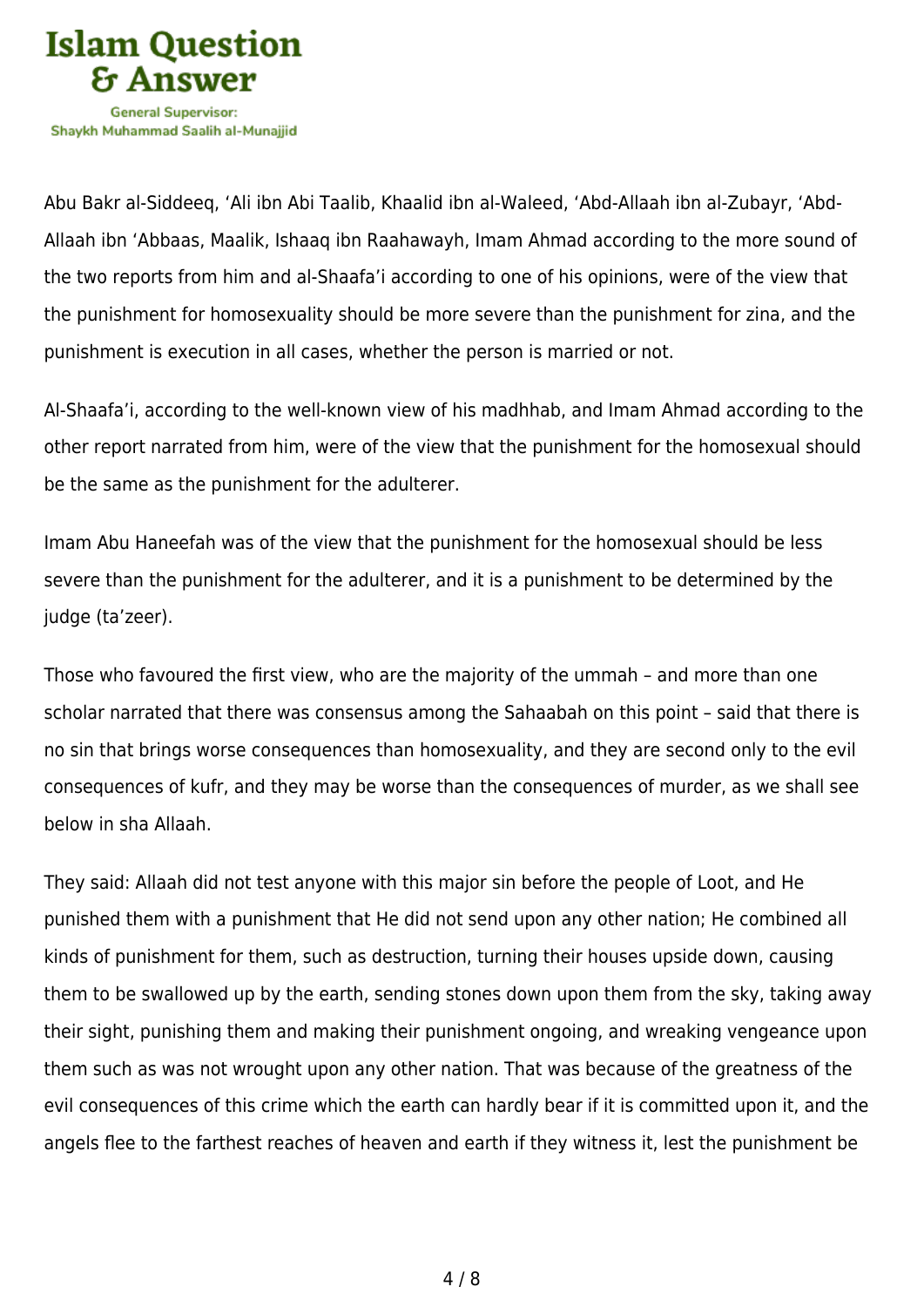

sent upon those who do it and they be stricken along with them. The earth cries out to its Lord, may He be blessed and exalted, and the mountains almost shift from their places.

Killing the one to whom it is done is better for him than committing this act with him, because if a man commits sodomy with another man, in effect he kills him in such a way that there is no hope of life after that, unlike murder where the victim is wronged and is a martyr. They said: the evidence for that (i.e., that the evil consequences of homosexuality are worse than those of murder) is the fact that in the case of murder, Allaah gives the next of kin the choice: if he wishes he may have him executed and if he wishes he may let him off, but He enjoined executing the homosexual as a hadd punishment, as the companions of the Messenger of Allaah were unanimously agreed, and as is clearly indicated by the Sunnah of the Messenger of Allaah (peace and blessings of Allaah be upon him) and there is no evidence to the contrary; rather this is what his companions and the Rightly-Guided Caliphs (may Allaah be pleased with them all) did.

It is narrated from Khaalid ibn al-Waleed that he found a man among one of the Arab tribes with whom men would have intercourse as with a woman. He wrote to Abu Bakr al-Siddeeq (may Allaah be pleased with him) and Abu Bakr al-Siddeeq consulted the Sahaabah (may Allaah be pleased with them). 'Ali ibn Abi Taalib had the strongest opinion of all of them, and he said: "No one did that but one of the nations, and you know what Allaah did to them. I think that he should be burned with fire." So Abu Bakr wrote to Khaalid and he had him burned.

'Abd-Allaah ibn 'Abbaas said: The highest point in the town should be found and the homosexual should be thrown head first from it, then stones should be thrown at him.

Ibn 'Abbaas derived this hadd punishment from the punishment that Allaah sent upon the homosexuals of the people of Loot.

Ibn 'Abbaas is the one who narrated from the Prophet (peace and blessings of Allaah be upon him) the words: "Whoever you find doing the action of the people of Loot, execute the one who does it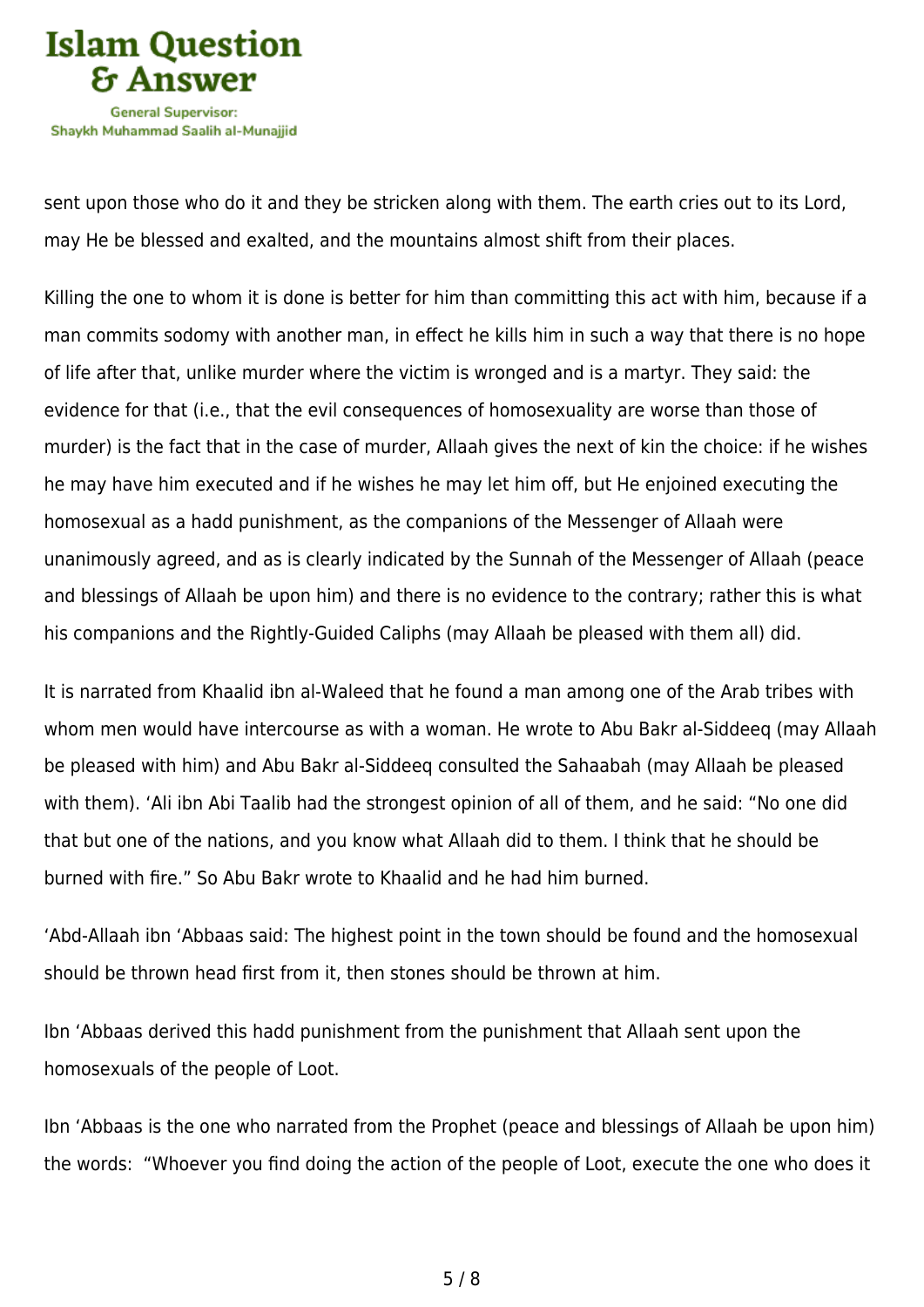

and the one to whom it is done." This was narrated by the authors of al-Sunan and was classed as saheeh by Ibn Hibbaan and others. Imam Ahmad quoted this hadeeth as evidence, and its isnaad meets the conditions of al-Bukhaari.

They said: and it is narrated that he said: "May Allaah curse the one who does the action of the people of Loot, may Allaah curse the one who does the action of the people of Loot, may Allaah curse the one who does the action of the people of Loot," and it is not narrated that he cursed the adulterer three times in one hadeeth. He cursed those who do a variety of major sins, but he did not curse any of them more than once, but he repeated the curse for the homosexual three times. The companions of the Messenger of Allaah (peace and blessings of Allaah be upon him) agreed unanimously that the homosexual is to be executed, and none of them differed concerning that. Rather they differed as to the method of execution. Some people thought that this difference means that they disagreed about executing him, so they narrated it as a matter concerning which the Sahaabah differed, but it is a matter concerning which there was consensus among them, not a matter of difference.

And they said: Whoever ponders the words of Allaah (interpretation of the meaning):

"And come not near to unlawful sex. Verily, it is a Faahishah (i.e. anything that transgresses its limits: a great sin), and an evil way (that leads one to hell unless Allaah Forgives him)"

[al-Isra' 17:32]

and what He says about homosexuality (interpretation of the meaning):

"And (remember) Loot (Lot), when he said to his people: Do you commit the worst sin such as none preceding you has committed in the 'Aalameen (mankind and jinn)?"

[al-A'raaf 7:80]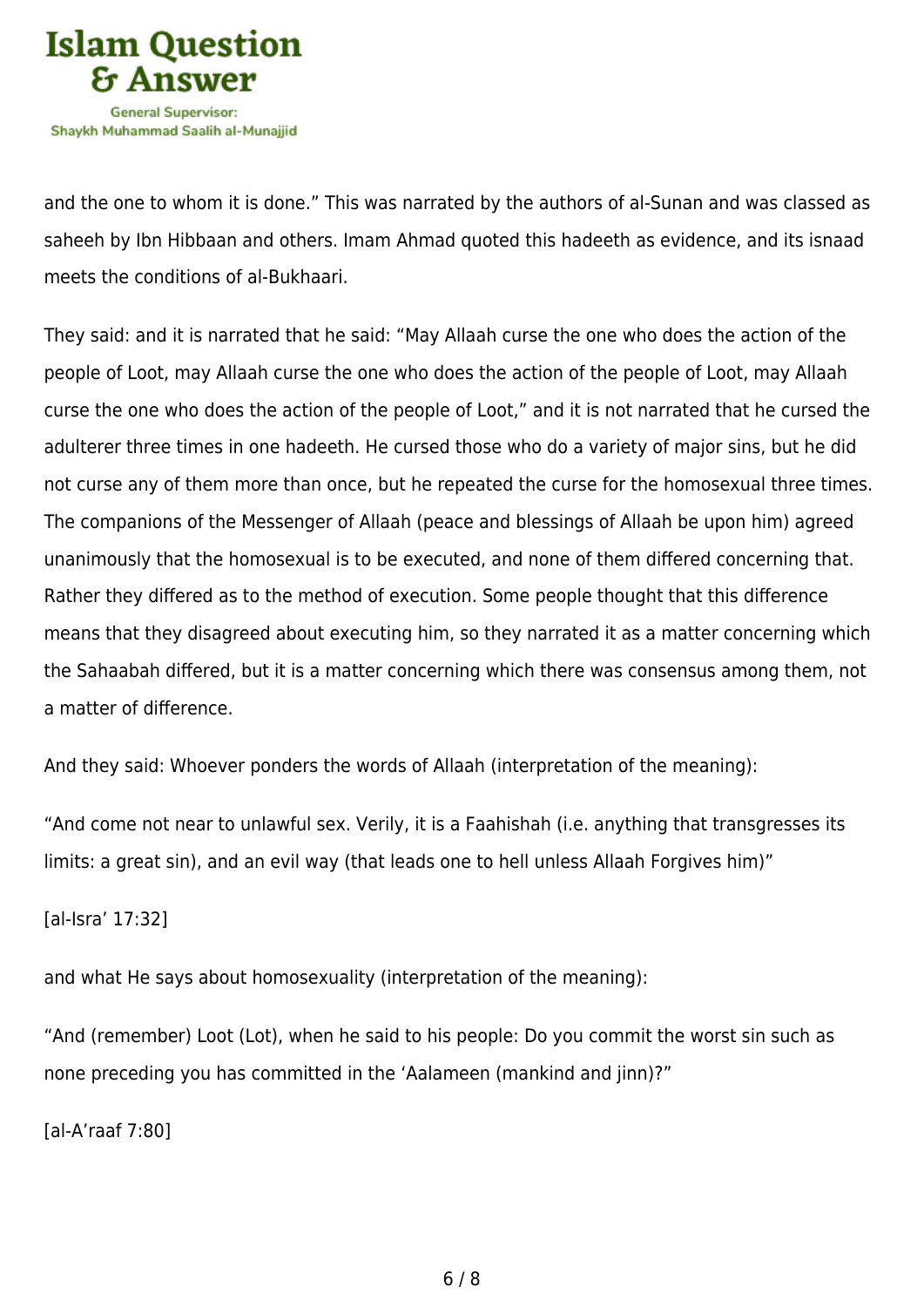

will see the difference between them. When Allaah mentioned zina, He described it as a "great sin" (faahishah – indefinite) among other great sins, but when He mentioned homosexuality, He called it "the worst sin" (al-faahishah – definite). This suggests that it contains all the essence of evil and sin.

End quote from al-Jawaab al-Kaafi (p. 260-263).

Shaykh al-Islam Ibn Taymiyah (may Allaah have mercy on him) said: With regard to homosexuality, some of the scholars said that the hadd punishment for it is the same as the hadd punishment for zina, and it was said that it is less than that. But the correct view on which the Sahaabah were unanimously agreed is that both are to be killed, the active and the passive partners, whether they are married or not. The authors of al-Sunan narrated from Ibn 'Abbaas (may Allaah be pleased with him) that the Prophet (peace and blessings of Allaah be upon him) said: "Whoever you find doing the action of the people of Loot, execute the one who does it and the one to whom it is done." And Abu Dawood narrated from Ibn 'Abbaas concerning the unmarried person who commits a homosexual act that he said: He is to be stoned. And something similar was narrated from 'Ali ibn Abi Taalib (may Allaah be pleased with him). The Sahaabah did not differ concerning the ruling that the homosexual is to be executed, but they differed concerning the methods. It was narrated from Abu Bakr al-Siddeeq (may Allaah be pleased with him) that he is to be burned, and from others that he is to be executed.

It was narrated from some of them that a wall is to be knocked down on top of him until he dies beneath it.

And it is said that both should be detained in the foulest of places until they die.

It was narrated from some of them that he should be taken up to the highest place in the town and thrown down from it, to be followed with stones, as Allaah did to the people of Loot. This was narrated from Ibn 'Abbaas. According to the other report, he is to be stoned. This was the view of